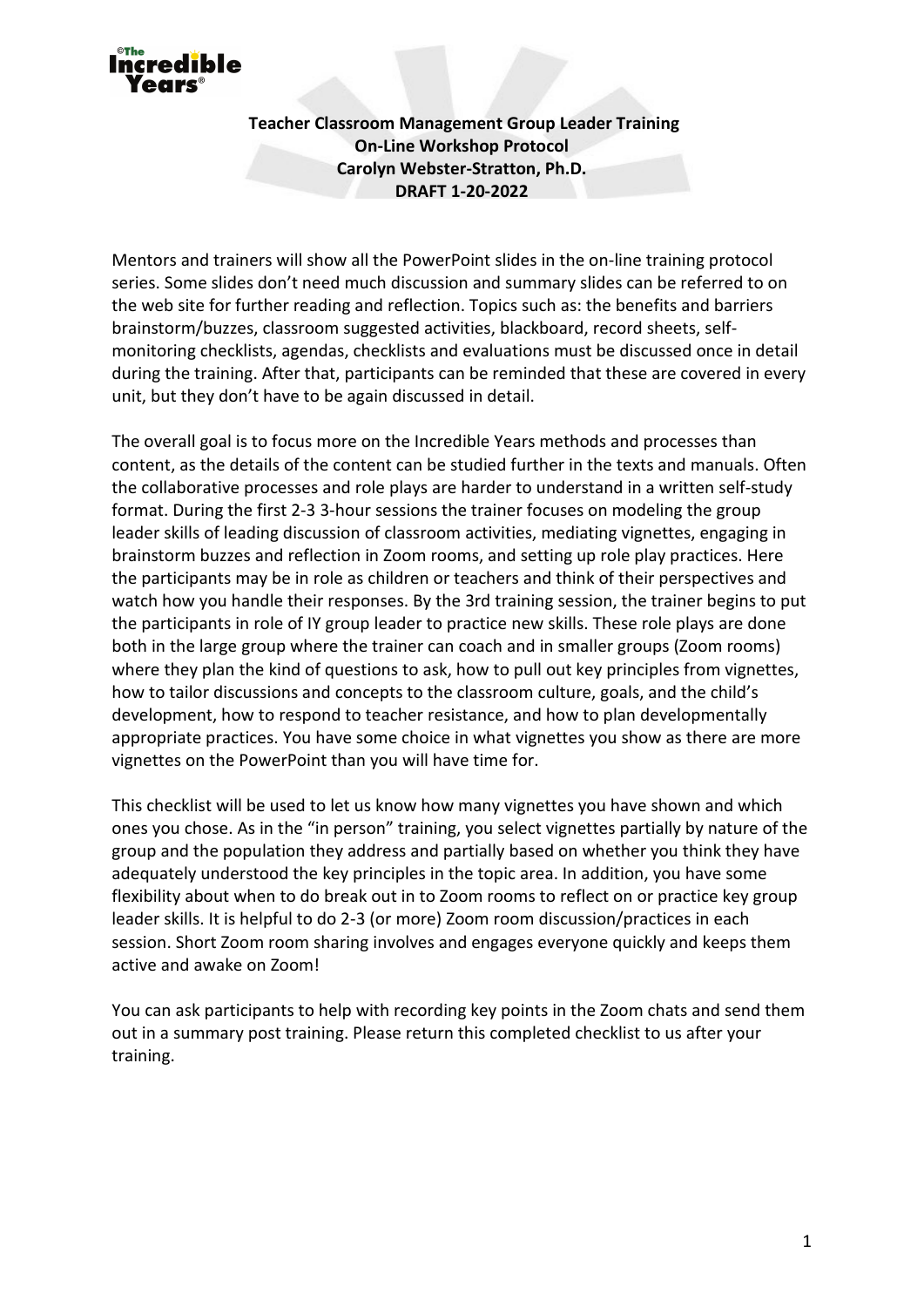# **On-line Session One: Overview of Program, Group Structure, Circle Time and Schedule**

- \_\_\_\_ Introductions, research background for program, overview of training days, program goals, topics, objectives (TCM and IB), methods and processes
- \_\_\_\_ Workshop Day 1: Session Outline
- \_\_\_\_ Brainstorm Group Rules (trainer models)
- Debrief group rules (what's the value of doing this?)
- \_\_\_\_ **Zoom Rooms:** Teacher Goal setting (group brainstorms questions to ask teachers about their goals for class: in large or small zoom room) Debrief rationale
- \_\_\_\_ Pyramid (trainer models how to use this and then debrief group leader process in **Zoom Rooms**)
- \_\_\_\_ Show S-30 (start after narration, stop at peak of boys yelling); Break into **Zoom Rooms** to discuss in 3 rooms feelings of teachers, children, parents
- \_\_\_\_ Trainer models debrief of small group feelings exercise
- \_\_\_\_ **Zoom Rooms**: based on feelings exercise, what implications are for atmosphere of teacher training workshops
- Review collaborative group leaders' skills

### **Building Relationships**

- Trainer models how to introduce the group to the way vignettes will be used Relationship vignettes (show 2-3 of these, trainer models, then process group leader vignette mediation skills in Zoom rooms)
- \_\_\_\_ \*Vig 1: Mrs. B reading ~ Model, Zoom Room to process group leader questions asked & debrief
- \_\_\_\_ Vig 2: It's raining (optional if time model)
- \_\_\_\_ Vig 27: Different letter
- \_\_\_\_ Review how to mediate vignettes
- \_\_\_\_ **Zoom Room/Buzz**: How to promote relationships with *teachers and parents* (some Zoom rooms share how they develop relationships with parents and some rooms with teachers)
- Lacker Self-reflection inventory for teacher relationships (trainer models how to use this and afterwards rationale)
- Explain Behavior Plan Workshop #1
- **Zoom Room/Buzz: culturally responsive group leader**
- \_\_\_\_ Show teacher's homework: classroom activities
- \_\_\_\_ Assign Session 1 homework for participants
- Send out email with evaluation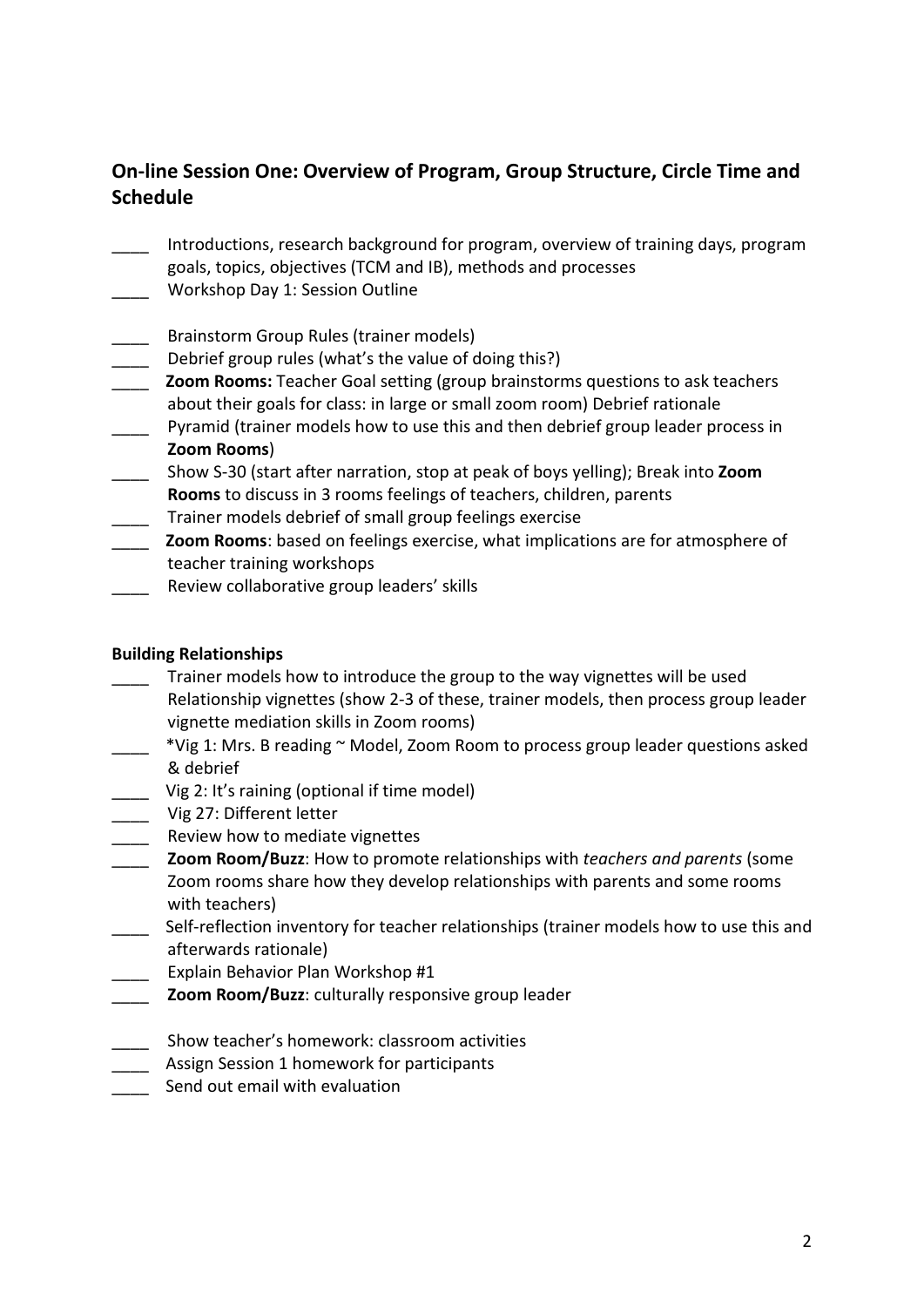# **On-Line Session 2: Proactive Teaching, Praise, and Coaching Methods**

Give participants feedback on their evaluations (process how and why they will do this in their own groups) (model process similar to what they would do with teacher workshops)

#### **Proactive Teaching Topic**

Unit checklist for proactive teaching

- Proactive Vignettes (model leading 2-3 of these, trainer models, then process group leader vignette mediation skills, participants may begin to think of questions to ask the teachers)
- \_\_\_\_ \*S-3 Rules (5 min) pause vignette for participants to write down skills they observe & debrief afterwards
- \_\_\_\_ Model how to set up classroom rules practice for teachers
- \_\_\_\_ **Zoom Rooms** to practice explaining a rule to students
- \_\_\_\_ \*Vig 6 2-minute warning (think about what principles to get from this and what questions to ask)
- \_\_\_\_ Vig 7 count to 10 (transitions)
- \_\_\_\_ **Zoom Rooms/Buzz**: Strategies for managing transitions
- Process group leader skills for mediating vignettes
- \_\_\_\_ \*Vig 29: negative command, forgot to mention to mom; share or go to Zoom room to discuss what questions to ask and what practice to set up.
- \_\_\_\_ Trainer models how to set up role play to replay V29
- Debrief steps or principles of setting up role play

#### **Workshop Day 2: Praise, Encouragement, and Coaching Methods Session Outline**

- Session agenda
- \_\_\_\_ Homework checking (trainer models how to respond to homework check in—set up that one participant met homework goal well and another one is discouraged and did not meet goal).
- Debrief how to respond to teachers during homework review (if time, small group practice of homework review).
- \_\_\_\_ Model doing benefits and barriers for praise

Participants as group leaders: Show vignettes on Praise (pick 2-3 vignettes, have participants think of questions and principles they want to draw out; if ready could begin to practice mediating vignettes in small or large group).

- \_\_\_\_ Vignette 1 (boy reading with Mrs. B)
- Vignette 4: (skin is delicate)
- \_\_\_\_ **Zoom Room/Buzz:** academic behaviors
- Vig 8: (good job) (when hard to praise a student; replay with positive affect & praise) \_\_\_\_ \* Vig 16 (sharing)
- \_\_\_\_ **Zoom Room/Buzz:** social behaviors to praise (one room for 3- 4-year-olds; one room 6-8; one room what questions to ask or principles to derive)
- \_\_\_\_ Vig 18 (listening like a team)
- Vig 44 (choose someone listening quietly—Hanook)
- Vig 46 (pat on the back)
- Key principles of praise.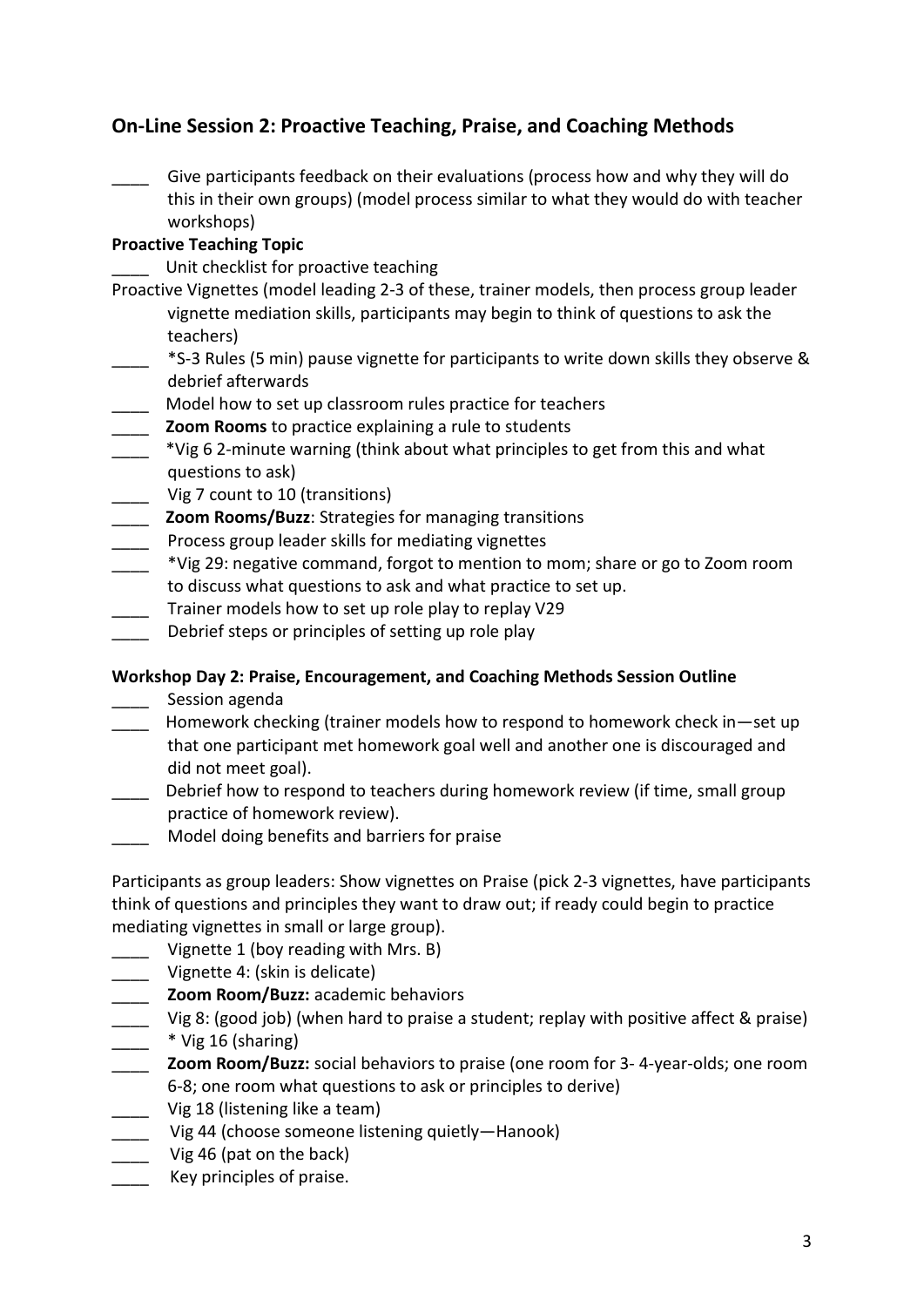#### **Descriptive Commenting and Academic and Persistence Coaching**

- Model how to introduce descriptive commenting
- \_\_\_\_ Brainstorm academic concepts in chat (if not done earlier)
- \_\_\_\_ **Practice academic descriptive commenting** (trainer holds up big Duplos and asks different people to give 1-2 descriptive comments)
	- \_\_\_\_ Debrief and talk about how to set this up with a group of teachers
- \_\_\_\_ Discuss how to set up practice for older children (might model this with white board and academic task)
- \_\_\_\_ **Persistence coaching** (buzz persistence words in Zoom rooms)
- Model how to add persistence coaching in role play (may use Duplos again or white board and more academic task, or both)
- \_\_\_\_ Review handouts for Workshop 2
- \_\_\_\_ Assign Session 2 homework for participants
- Send out email with evaluation

### **On-line Session 3: Social and Emotion Coaching, Incentives, Behavior Plans**

- How many feeling words do most 3–4-year-olds know (why do we teach feeling words?)
- **Zoom Room/Buzz**: Emotion Coaching (one room list emotion words for 3-4 year olds; another room for 6–8-year-olds; one room emotion coaching statements) **Examples of how to coach positive and negative emotions.**
- \_\_\_\_ **Zoom Room/ Buzz**: Goals for social coaching for 4-6-year-olds, 7-8 year-olds \_\_\_\_ \*Vig S-10 (Jim waiting)
- \_\_\_\_ \*Vig S-42: Puzzle Persistence and emotion coaching—start at 2:30 (Jamila and boys)
- \_\_\_\_ **Zoom Room/Buzz:** Room 1 benefits of social coaching; Room 2 what group leader would highlight in the discussion with teachers about vignette- what principles to draw out with questions asked; Room 3 what is realistic in classroom. Discuss modeling and prompting
- \_\_\_\_ \*Video: Vig 42 Social Coaching (Carolyn with girls)1-2:48 first freeze/3:40 Emani arrives (narrate and focus on making approach developmentally appropriate) \_\_\_\_ Adding puppet to play/coaching
- \_\_\_\_ Tailoring Coaching
- \_\_\_\_ Handouts (parent-to-teacher communication forms)

#### **Workshop Day 3: Incentives**

- **\_\_\_\_** Model introduction to incentives with pyramid
- \_\_\_\_ Model benefits/barriers discussion (*if not covered previously*, assign one person to give a benefit and one person to give a strong barrier, model how to respond to each)
- Process value of benefits/barriers exercise and talk about how to respond to barriers Vignettes: Incentives (Show 2-3 and have participants practice mediating in zoom rooms)
- \_\_\_\_ \*Vig 1: tickets
- \_\_\_\_ Vig 4: Stickers on assignments
- \_\_\_\_ Vig 8: Beans for body to self
- \_\_\_\_ Vig 9: Counting beans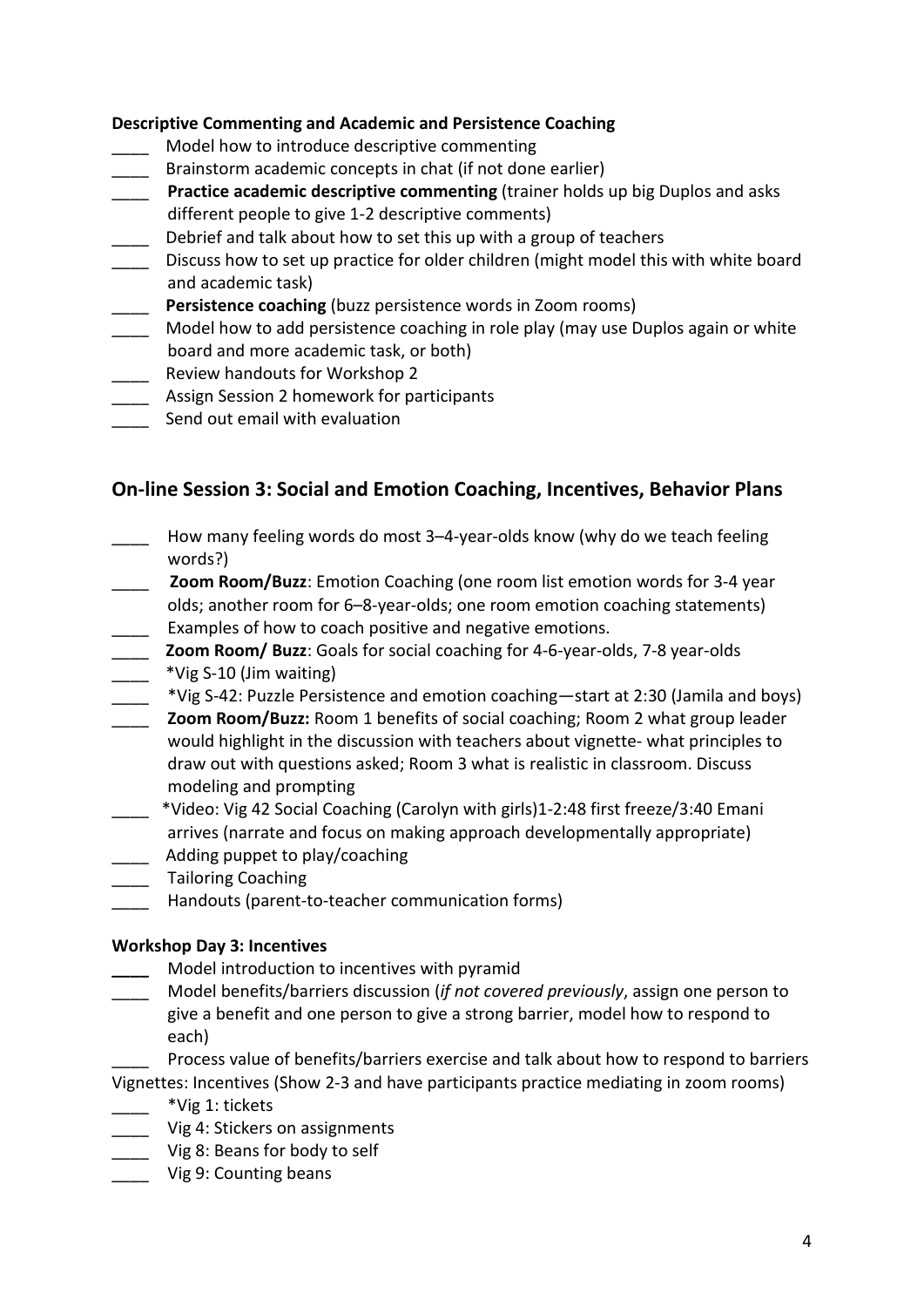- \_\_\_\_ \*Vig 18: Weather person
- Vig 20: Pass out plates
- Incentive role play (talk through how to script role play for how to respond to child who did not get reward—replaying the vignette where Jamal didn't earn prize).
- \_\_\_\_ **Zoom Rooms**: Put teachers in rooms to role play this—setting up role play, writing script, and running role play OR run role play in large group with trainer coaching 2 leaders to set this up
- \_\_\_\_ **Zoom Rooms/Buzz**: Promoting Children's Resilience and Coping (*if not done earlier*)
- \_\_\_\_ **Behavior plans** (model first four steps of setting up a behavior plan—pause periodically to process how to set up plans with teachers)
- Notes to Parents
- **Review Teacher Tool Kit** (for first half of pyramid)
- \_\_\_\_ Review accreditation steps (*optional- could be left to last session*)
- Review classroom activities for session 3
- \_\_\_\_ Assign Session 3 homework for participants
- Send out email with evaluation

**Note:** send home Time Out to Calm Down article to read or chapter in book on Time Out before next workshop session.

### **On-Line Session Four: Ignoring and redirecting, consequences**

- **\_\_\_\_** Workshop 4 checklist
	- **\_\_\_\_** Discipline Hierarchies Steps 1-4

#### **Ignoring and Redirecting**

- **\_\_\_\_** Brief review how to set up benefits/barriers for ignoring
	- Zoom Rooms: behaviors can ignore or not ignore & debrief
- Vignettes Ignoring (show 2-3 and have teachers practice mediating in zoom rooms)
	- \*Vig 1. "I can help you when you're in your seat."
- Uig 3: Kitty got a whooping
- \_\_\_\_ Vig 6: Ignore and praise
- \_\_\_\_ Vig S-24: Jeremiah
- \_\_\_\_ \*Vig S-27: Kaylee
- \_\_\_\_ Principles of Ignoring
- \_\_\_\_ If time, model how to teach children to ignore—if not time, let them know about script
- \_\_\_\_ **Zoom Rooms/Practice:** Ignoring role play (zoom rooms have leaders set up a lowlevel ignoring role play—ignoring child who is making small disruptions in circle time. Have them set scene, work on script with group, specify child behaviors, coach and debrief)
- \_\_\_\_ Self-talk and teacher emotion regulation (weave this through vignette discussion above, or if not, cover here)
- \_\_\_\_ Redirection (this may have been adequately covered in ignoring section—if so, let them know there are more vignettes with additional redirection/ignore material)

Vignettes on redirection

- \_\_\_\_ \*Vig 14: boy pinches ears (verbal redirect)
- Vig 15: you could find another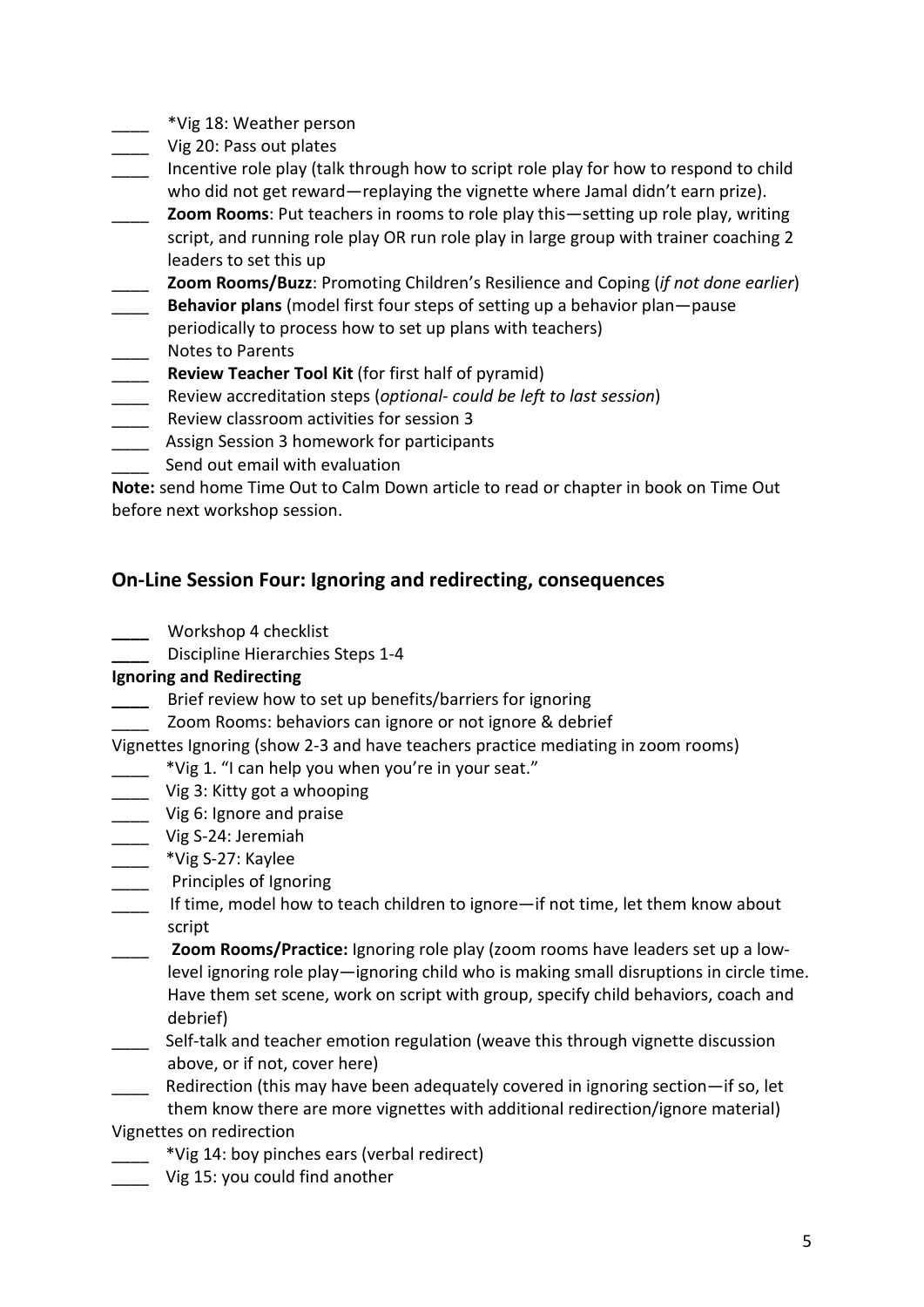- $\angle$  Vig 25: count to 5
- \_\_\_\_ \*Vig 30: redirect, ignore, praise
- \_\_\_\_ Slide on Teacher Self-Regulation with positive self-talk and rewriting negative selftalk
- \_\_\_\_ \*Vig 32: bubble wand (pause vignette to write down questions to ask- look at questions related to feelings, cognitions, feelings, principles to draw out.
- Zoom Rooms to debrief skills teacher uses in Vig 32.

#### **Workshop Day 5: Natural and Logical Consequences**

- Unit checklist for Workshop Day 5
- Ask for a definition of natural and logical consequences
- Vignettes for natural and logical consequences (show 1, get list of key principles for this topic) (Could go into Zoom rooms to make list of consequences for 3–4-year-olds vs 6–8-year-olds)
- \_\_\_\_ Vig 33: Teacher pours the milk
- \_\_\_\_ Vig 35: End of the line
- Uig 36: Back in room, end of line
- \_\_\_\_ \* Vig S-30: Fighting, game removed
- \_\_\_\_ Buzz: possible consequences (could list in Zoom room)
- \_\_\_\_ Principles of logical consequences
- \_\_\_\_ Teaching children self-regulation & Model with puppet (Calm Down Thermometer; model use of Tiny Turtle for calming down & discuss value of puppets for this teaching) (discuss alternatives to breathing because of Covid- positive imagery, muscles tense and relaxation exercises)
- \_\_\_\_ Assign Session 3 homework for participants
- Send out email with evaluation

# **On-line Session Five: Time Away to Calm Down, Emotion Regulation and Problem Solving**

- \_\_\_\_ Workshop Day 5 outline
- **\_\_\_\_** Show sample workshop day schedule
- \_\_\_\_ Discipline hierarchy steps 5-8
- \_\_\_\_ Intro to Time Away: Pyramid
- **Explain that this part is more didactic and that you will model how to present to** teachers
- \_\_\_\_ Show thermometer and calm down handouts—emphasize goal of Time Away Vignettes: Teaching TO
- \_\_\_\_ \*Vig S-31: Explaining TO to calm down to students (Zoom Room to discuss what was modeled)
- **\_\_\_\_** Explain that there is a script, if time, have teachers role play this in large group with puppet
- \_\_\_\_ \*Vig S-32: practice going to TO
- \_\_\_\_ Vig S-33: Time out is to calm down
- \_\_\_\_ Scenario 1: Child goes to Time Out & Time Out principles
- \_\_\_\_ Scenario 2: Child resists going to TO